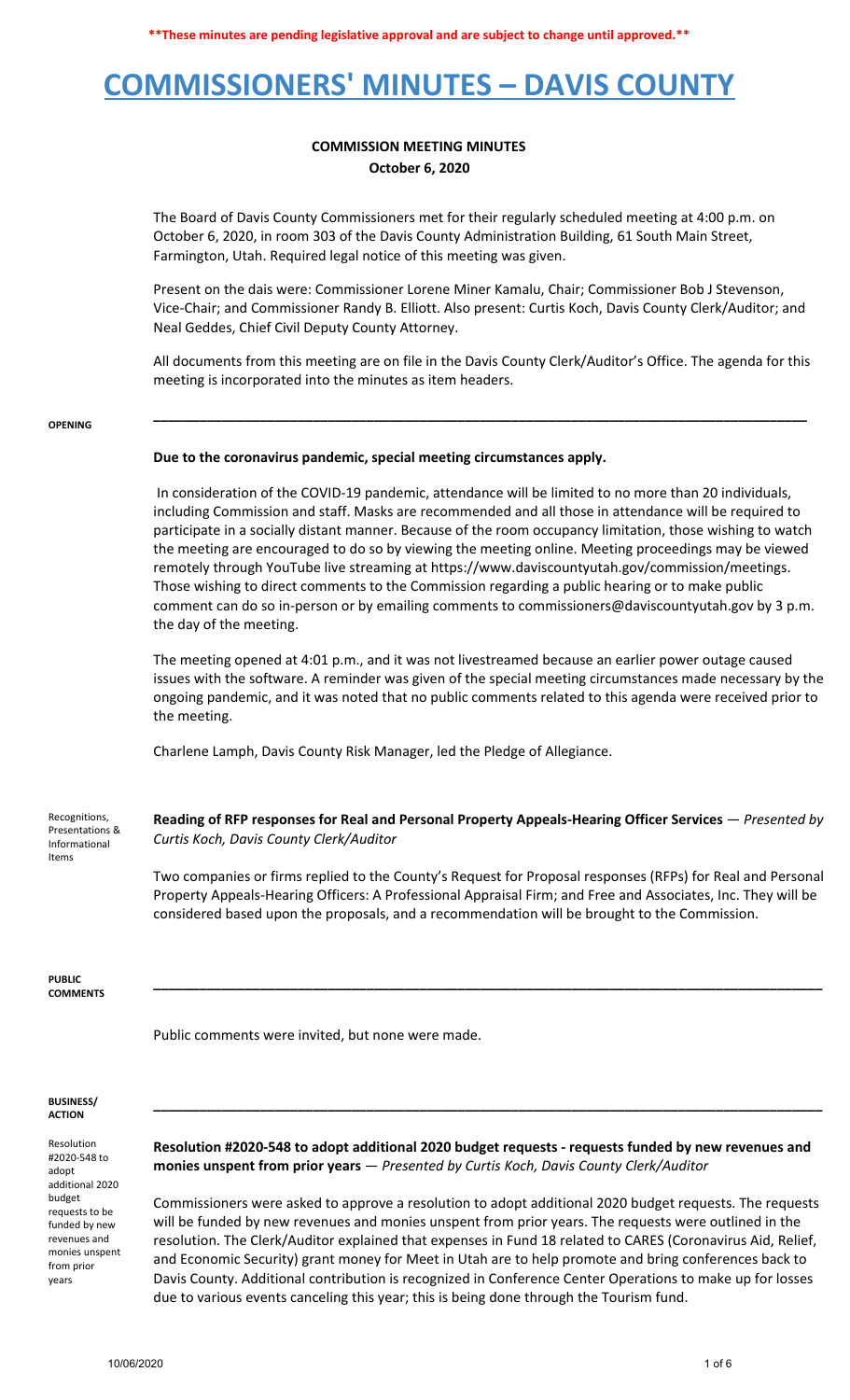**\*\*These minutes are pending legislative approval and are subject to change until approved.\*\***

## **COMMISSIONERS' MINUTES – DAVIS COUNTY**

Many of the budget requests were to repair damage caused by a windstorm on Sept. 7, 2020. Charlene Lamph, Davis County Risk Manager, noted that the County had met its \$100,000 deductible and probably has another \$150,000 on top of that to get everything repaired. Gratitude was expressed for all of the help in taking care of County properties.

The budget period is 10/06/2020 to 12/31/2020. The payable amount is \$1,242,971.

*See Attachment A1-A2, Resolution #2020-548, October 6 2020 Resolution & Budget Opening Items, for the complete list of additional budget appropriation requests.*

Notice of Public Hearing **Notice of Public Hearing to consider additional budget appropriation requests - requests funded by new revenues monies spent from prior years** — *Presented by Commissioner Kamalu*

> Commissioner Stevenson moved to open a Public Hearing to consider the budget appropriations requests. Commissioner Elliott seconded the motion. All voted Aye.

**\_\_\_\_\_\_\_\_\_\_\_\_\_\_\_\_\_\_\_\_\_\_\_\_\_\_\_\_\_\_\_\_\_\_\_\_\_\_\_\_\_\_\_\_\_\_\_\_\_\_\_\_\_\_\_\_\_\_\_\_\_\_\_\_\_\_\_\_\_\_\_\_\_\_\_\_\_\_\_\_\_\_\_\_\_\_\_\_**

#### **PUBLIC HEARING**

Commissioner Kamalu invited public comments regarding the additional budget appropriation requests. No comments were made.

> Motion to Close the Public Hearing and Approve the Requests Presented: Com. Stevenson Seconded: Com. Elliott All voted Aye

Agreement #2020-549 with Friends of Antelope Island for funding to be used for backcountry campsites and a mulch restroom

Interlocal Agreement #2020-550 with Bountiful City for receipt of 27% of Tranche 1 CARES Act Funds to help fund Davis CARES Business Grant Program

**Agreement #2020-549 with Friends of Antelope Island for funding to be used for backcountry campsites and a mulch restroom** — *Presented by Commissioner Kamalu*

**\_\_\_\_\_\_\_\_\_\_\_\_\_\_\_\_\_\_\_\_\_\_\_\_\_\_\_\_\_\_\_\_\_\_\_\_\_\_\_\_\_\_\_\_\_\_\_\_\_\_\_\_\_\_\_\_\_\_\_\_\_\_\_\_\_\_\_\_\_\_\_\_\_\_\_\_\_\_\_\_\_\_\_\_\_\_\_\_**

A Tourism Agreement with Friends of Antelope Island, for funding to be used for backcountry campsites and a mulch restroom at Antelope Island State Park, was presented. This item was discussed in a Work Session, and Commissioners found it interesting and helpful to hear about improvements to the State Park. The contract period is 10/06/2020 to 12/31/2020. The payable amount is \$25,000.

**Interlocal Agreement #2020-550 with Bountiful City for receipt of 27% of Tranche 1 CARES Act Funds to help fund the Davis CARES Business Grant Program** — *Presented by Commissioner Kamalu*

An interlocal agreement with Bountiful City, for receipt of 27% of Tranche 1 CARES Act Funds, was introduced to help fund the Davis CARES Business Grant Program. Commissioners expressed appreciation for the cities that have partnered with the County in this way. The contract period is 10/06/2020 to 11/30/2020. The receivable amount is \$352,516.

Application #2020-551 made to Davis County Legislative Body under 52-2-1347 for adjustment or deferral of 2019 property tax

**Application #2020-551 made to Davis County Legislative Body under 52-2-1347 for consideration of adjustment or deferral of 2019 property tax on ID's: 13-047-0050; 13-047-0053; 14-0380074; and 14-038-0078** — *Presented by Commissioner Kamalu*

An application was made to the Davis County Legislative Body, under Utah Code 52-2-1347, for consideration of adjustment or deferral of 2019 property tax on these Tax IDs: 13-047-0050; 13-047-0053; 14-038-0074; and 14-038-0078. The terms are 01/01/2019 to 12/31/2019. The payable amount is \$10,724.65.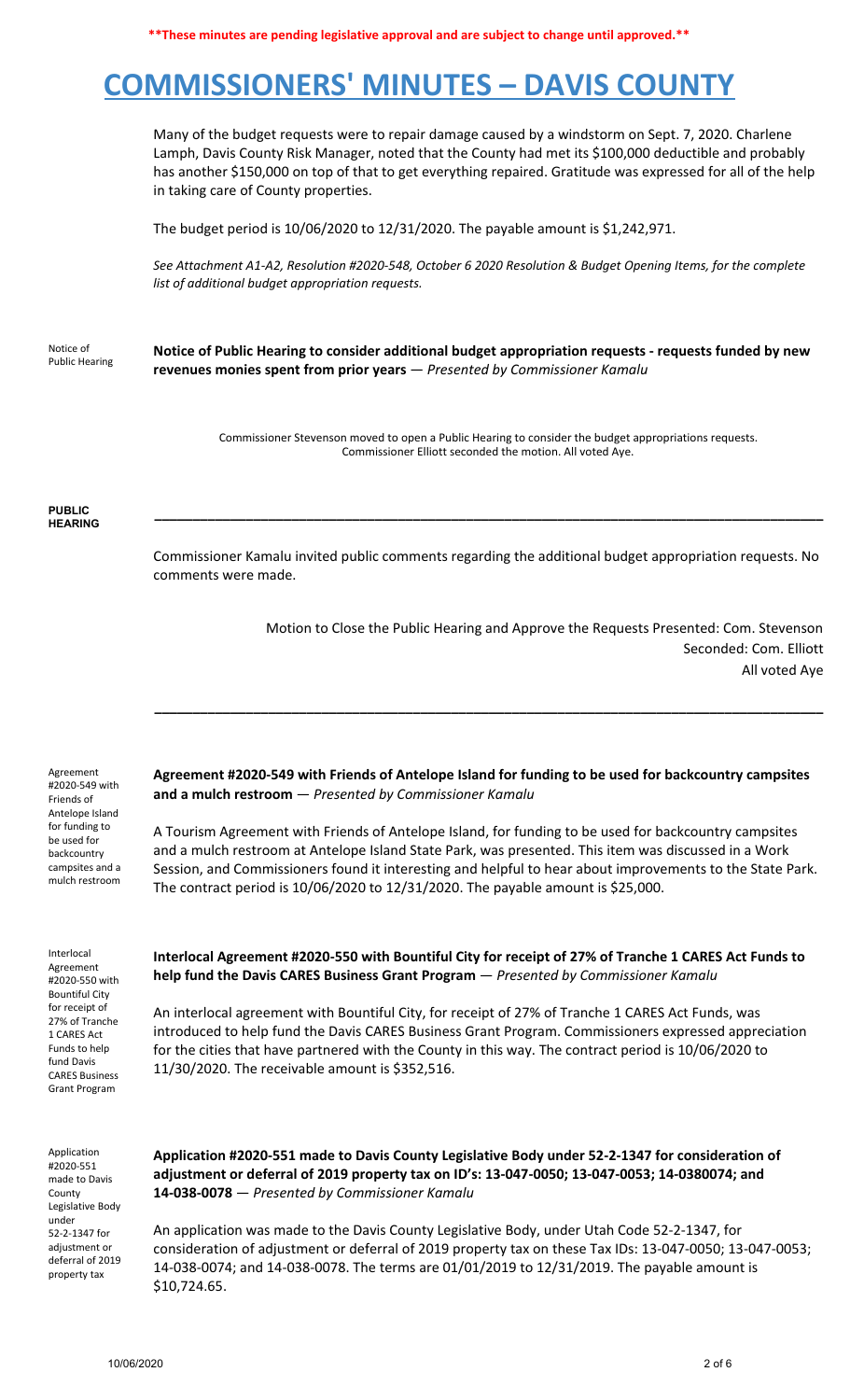# **COMMISSIONERS' MINUTES – DAVIS COUNTY**

| Resolution<br>#2020-552 of<br>appointment of<br>a Davis County<br>representative                                                                              | Resolution #2020-552 of appointment of a Davis County representative and alternate representative for<br>the Utah Counties Indemnity Pool Annual Membership Meeting on November 19, 2020 - Presented by<br><b>Commissioner Kamalu</b>                                                                                                                                                                                                                                              |  |  |
|---------------------------------------------------------------------------------------------------------------------------------------------------------------|------------------------------------------------------------------------------------------------------------------------------------------------------------------------------------------------------------------------------------------------------------------------------------------------------------------------------------------------------------------------------------------------------------------------------------------------------------------------------------|--|--|
| and alternate<br>for the Utah<br>Counties<br><b>Indemnity Pool</b><br>Annual<br>Membership<br>Meeting                                                         | This resolution of appointment is for a Davis County representative, and alternate representative, for the<br>Utah Counties Indemnity Pool (UCIP) annual membership meeting on Nov. 19, 2020. UCIP is, essentially, the<br>County's insurance company. The representative for Davis County is Commissioner Bob Stevenson, and the<br>alternate representative is Commissioner Randy Elliott. The term is 11/19/2020 to 11/19/2020. The<br>resolution has no financial impact.      |  |  |
| Agreement<br>#2020-553 with<br>Legacy Mill and<br>Cabinet, Corp.<br>for installation<br>of cabinets for                                                       | Agreement #2020-553 with Legacy Mill and Cabinet, Corp. for installation of cabinets for Davis County<br>Sheriff's Office employee break room - Presented by Commissioner Kamalu<br>An agreement with Legacy Mill and Cabinet, Corp. for the installation of cabinets for the Davis County                                                                                                                                                                                         |  |  |
| Sheriff's Office<br>employee break<br>room                                                                                                                    | Sheriff's Office employee break room, was presented. Exhibit A of the agreement has detailed drawings.<br>The agreement begins 10/06/2020 and ends when both parties have satisfied the contract. The payable<br>amount is \$5,212.                                                                                                                                                                                                                                                |  |  |
| Training<br>Reimbursement<br>Agreement<br>#2020-554 with<br><b>Blake Berry</b>                                                                                | Training Reimbursement Agreement #2020-554 with Blake Berry for Special Functions and Basic<br>Corrections Academy training including costs, wages and benefits - Presented by Commissioner Kamalu                                                                                                                                                                                                                                                                                 |  |  |
|                                                                                                                                                               | A training reimbursement agreement with Blake Berry, was introduced. The agreement is for Special<br>Functions and Basic Corrections Academy, to include training costs, wages and benefits. The contract period<br>is 10/06/2020 to 10/06/2022. The receivable amount is \$13,830.                                                                                                                                                                                                |  |  |
| <b>Training</b><br>Reimbursement<br>Agreement<br>#2020-555 with<br><b>Brittany Dawn</b>                                                                       | Training Reimbursement Agreement #2020-555 with Brittany Dawn Turner for Special Functions and<br>Basic Corrections Academy training including costs, wages and benefits - Presented by Commissioner<br>Kamalu                                                                                                                                                                                                                                                                     |  |  |
| Turner                                                                                                                                                        | An agreement with Brittany Dawn Turner, also for training reimbursement, was introduced. The agreement<br>is for Special Functions and Basic Corrections Academy, to include training costs, benefits and wages. The<br>contract period is 10/06/2020 to 10/06/2022. The receivable amount is \$13,518.                                                                                                                                                                            |  |  |
| Agreement<br>#2020-556 with<br>ADT LLC to<br>provide<br>In-Home Senior                                                                                        | Agreement #2020-556 with ADT LLC to provide In-Home Senior Services to older adults and adults with<br>disabilities to avoid unnecessary or premature institutionalization of high-risk seniors $-$ Presented by<br><b>Commissioner Kamalu</b>                                                                                                                                                                                                                                     |  |  |
| Services to<br>older adults<br>and adults with<br>disabilities                                                                                                | An agreement with ADT LLC, to provide In-Home Senior Services to older adults and adults with disabilities<br>to avoid unnecessary or premature institutionalization of high-risk seniors, was presented for ratification.<br>The contract period is 10/06/2020 to 06/30/2021. The payable amount is dependent upon services<br>provided.                                                                                                                                          |  |  |
| Agreement<br>#2020-557 with<br>the Utah Dept.<br>of Health for<br>use of shared<br>data through<br>the Internal<br>Utah Opioid<br>Data to Action<br>Dashboard | Agreement #2020-557 with the Utah Dept. of Health for use of shared data through the Internal Utah<br>Opioid Data to Action Dashboard - Presented by Commissioner Kamalu                                                                                                                                                                                                                                                                                                           |  |  |
|                                                                                                                                                               | The Utah Department of Health is committed to providing useful data to public health partners that can<br>inform policy and guide interventions while also protecting the privacy of individuals and presenting<br>accurate and reliable results. The purpose of this data use agreement is to ensure the appropriate use of<br>the data through the Internal Opioid Dashboard. The contract begins 10/06/2020, and there is no ending<br>date or pertinent financial information. |  |  |
|                                                                                                                                                               |                                                                                                                                                                                                                                                                                                                                                                                                                                                                                    |  |  |

Agreement 2020-558 with Budget Blinds to fix solar blinds at Layton **Agreement #2020-558 with Budget Blinds to fix solar blinds for skylights in quiet rooms at the Layton Branch Library** — *Presented by Commissioner Kamalu*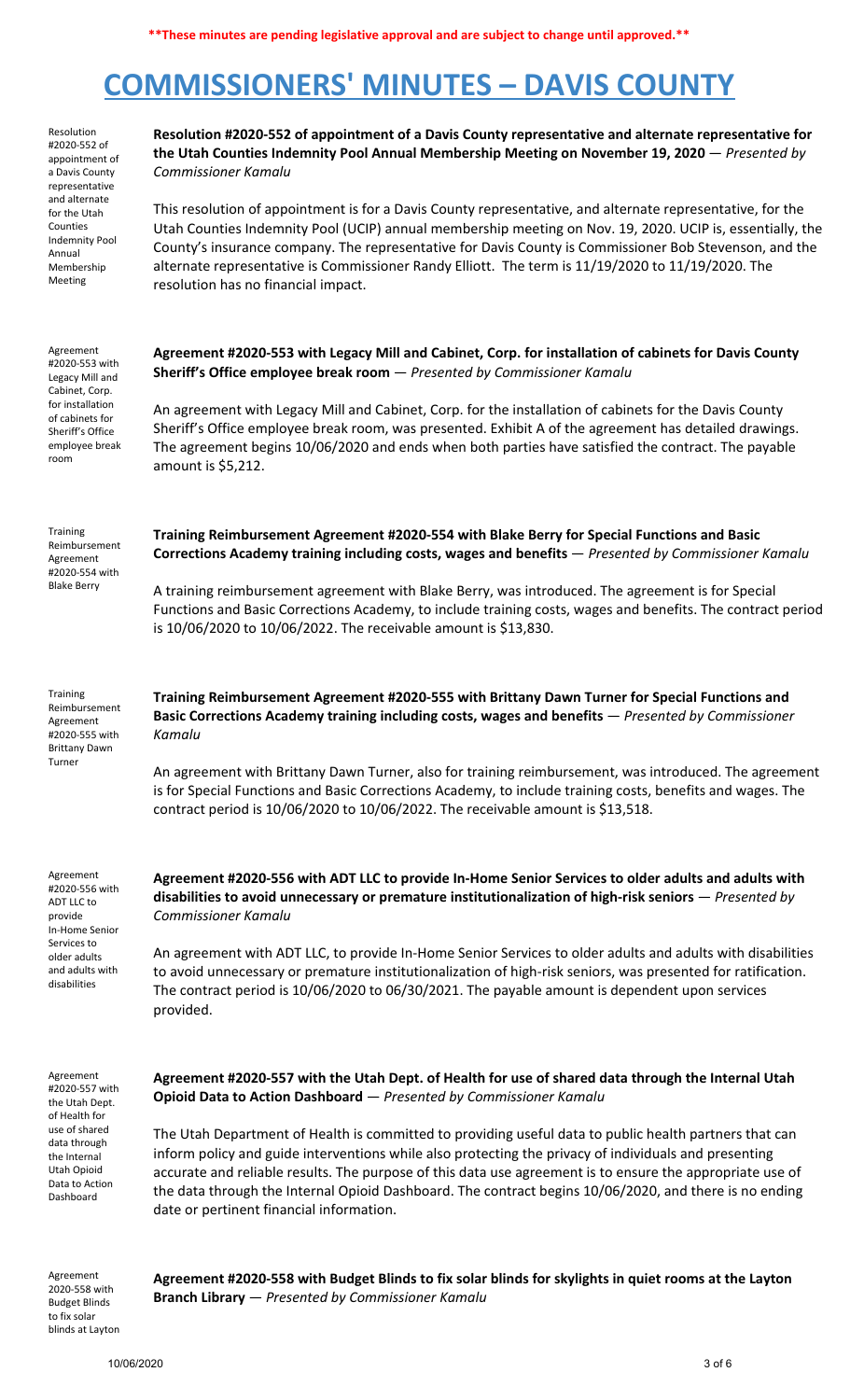**\*\*These minutes are pending legislative approval and are subject to change until approved.\*\***

# **COMMISSIONERS' MINUTES – DAVIS COUNTY**

| <b>Branch Library</b>                                                                                                                                        | The contract period is $10/06/2020$ to $11/30/2020$ . The payable amount is \$4,112.                                                                                                                                                                                                                                                                                                                                                                                                                     |                                                                                                                                                                                                                          |  |  |
|--------------------------------------------------------------------------------------------------------------------------------------------------------------|----------------------------------------------------------------------------------------------------------------------------------------------------------------------------------------------------------------------------------------------------------------------------------------------------------------------------------------------------------------------------------------------------------------------------------------------------------------------------------------------------------|--------------------------------------------------------------------------------------------------------------------------------------------------------------------------------------------------------------------------|--|--|
| Amendment<br>#2019-40-A<br>with State of<br>Utah for lease<br>extension for<br>Pre-Trial<br>Services in<br>Layton Court<br><b>Building</b>                   | Layton Court Building - Presented by Commissioner Kamalu<br>The contract period is $12/13/2020$ to $12/12/2021$ . The payable amount is \$1,266.84.                                                                                                                                                                                                                                                                                                                                                      | Amendment #2019-40-A with the State of Utah for a one (1) year lease extension for Pre-Trial Services in                                                                                                                 |  |  |
| Agreement<br>#2020-559 with<br>Arise<br>Competitions<br>for space rental<br>at Legacy<br><b>Events Center</b><br>for dance<br>competition                    | Agreement #2020-559 with Arise Competitions for space rental at the Legacy Events Center for a dance<br>competition - Presented by Commissioner Kamalu<br>kids ages 5 to 18. Competitors will come from Cache County to Utah County, with a few teams<br>coming from Idaho and Wyoming. The contract period is 04/28/2021 to 05/01/2021. The receivable<br>amount is \$4,573.20.                                                                                                                         | This contract is for a new event coming to Davis County's Legacy Events Center. It is a dance competition for                                                                                                            |  |  |
| <b>Summary List</b><br>#2020-560 of<br>agreements for<br>events at<br>Legacy Events<br>Center                                                                | Summary List #2020-560 of agreements (6) for events held at Legacy Events Center as of<br>September 30, 2020 - Presented by Commissioner Kamalu<br>The contract period is 09/18/2020 to 09/27/2020. The receivable amount is \$270.28.                                                                                                                                                                                                                                                                   |                                                                                                                                                                                                                          |  |  |
| <b>Summary List</b><br>#2020-561 of<br>agreements for<br>events held at<br>Legacy Events<br>Center                                                           | - Presented by Commissioner Kamalu<br>The contract period is 09/15/2020 to 12/06/2020. The receivable amount is \$1,686.51.                                                                                                                                                                                                                                                                                                                                                                              | Summary List #2020-561 of agreements (6) for events held at Legacy Events Center as of October 1, 2020                                                                                                                   |  |  |
| Agreement<br>#2020-562 with<br><b>Bragg Crane</b><br>Service to<br>utilize crane<br>services for<br><b>Baer Creek</b><br>Project in<br>Kaysville             | - Presented by Commissioner Kamalu<br>sections on the Baer Creek Project at Burton Lane and Kay Drive, in Kaysville. The contract period is<br>10/06/2020 to 10/06/2021. The payable amount is to be determined.                                                                                                                                                                                                                                                                                         | Agreement #2020-562 with Bragg Crane Service to utilize crane services for Baer Creek Project in Kaysville<br>An agreement with Bragg Crane Service was presented for the utilization of crane services for precast pipe |  |  |
| Agreement<br>#2020-563 with<br>Acme<br>Construction,<br>Inc. for Mill<br><b>Creek Sediment</b><br><b>Basin Concrete</b><br>Floor Project                     | and Payment Bonds for the Mill Creek Sediment Basin Concrete Floor Project - Presented by<br><b>Commissioner Kamalu</b><br>The contract period is 09/29/2020 to 09/30/2021. The payable amount is \$230,555.                                                                                                                                                                                                                                                                                             | Agreement #2020-563 with Acme Construction, Inc. for project contract, general conditions, Performance                                                                                                                   |  |  |
| Resolution and<br>interlocal<br>agreements<br>#2020-564 to<br>#20200-569 to<br>to place<br>permanent<br><b>Ballot Drop</b><br>Boxes on cities'<br>properties | Resolution to approve interlocal agreements with the following cities allowing Davis County to place a<br>permanent Ballot Drop Box on city property (n/a): Clinton City, Farmington City, City of North Salt Lake,<br>West Bountiful City, Woods Cross City, Sunset City $-$ Presented by Curtis Koch, Davis County Clerk/Auditor<br>A resolution was passed to approve interlocal agreements with the following cities to allow Davis County to<br>place permanent Ballot Drop Boxes on city property: |                                                                                                                                                                                                                          |  |  |
|                                                                                                                                                              | #2020-564, Clinton City<br>#2020-565, Farmington City<br>#2020-566, City of North Salt Lake                                                                                                                                                                                                                                                                                                                                                                                                              | #2020-567, Sunset City<br>#2020-568, West Bountiful City<br>#2020-569, Woods Cross City<br>Gratitude was expressed for the cities' partnerships as the placement of these permanent Ballot Drop Boxes                    |  |  |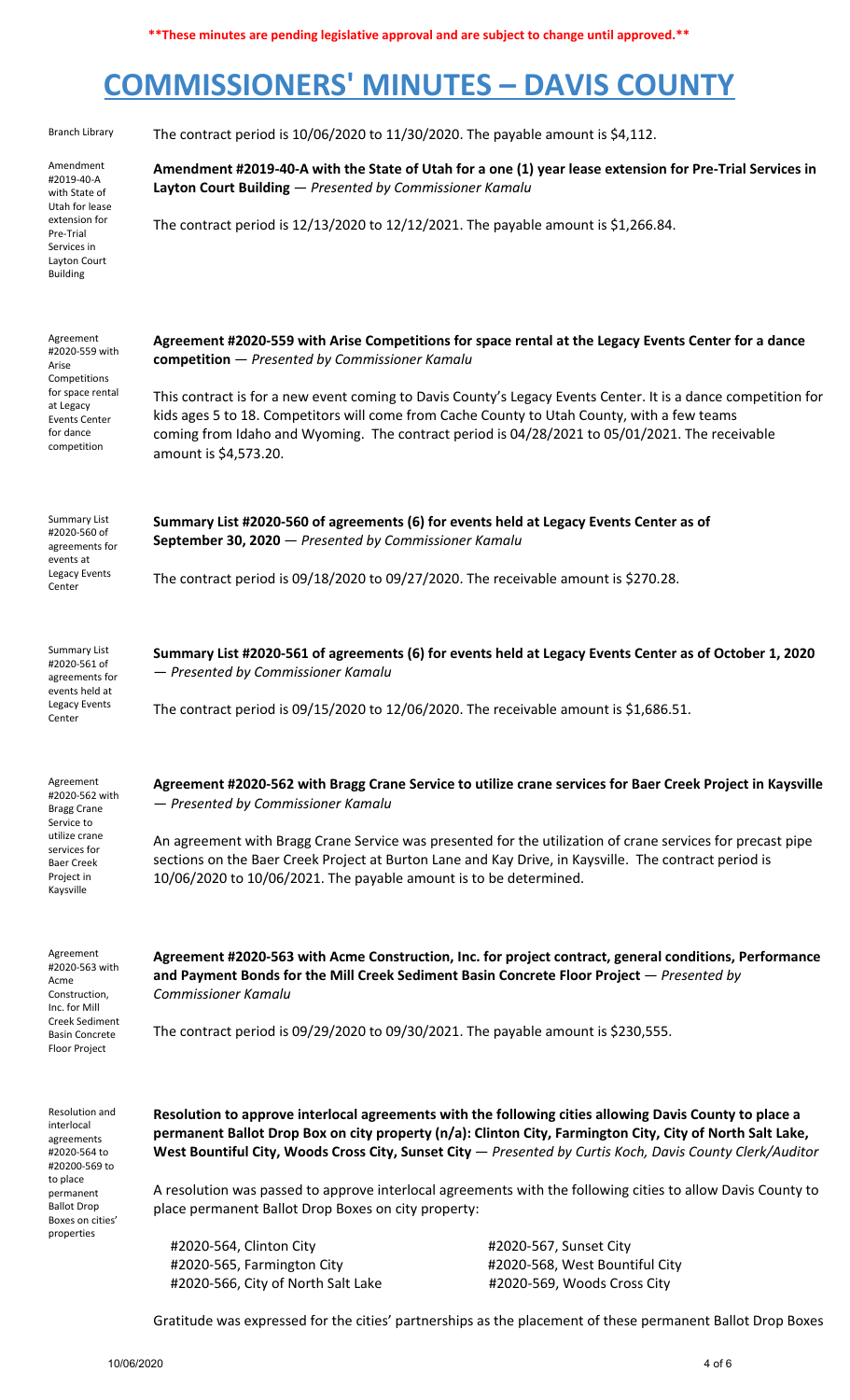**\*\*These minutes are pending legislative approval and are subject to change until approved.\*\***

# **COMMISSIONERS' MINUTES – DAVIS COUNTY**

will be good for voters. There are no beginning or ending contract dates, and there is no financial information for this item.

> Motion to Approve the Remaining Business and Action Items: Com. Elliott Seconded: Com. Stevenson All voted Aye

Commissioner Stevenson moved to recess to the Board of Equalization. Commissioner Elliott seconded the motion. All voted Aye.

**\_\_\_\_\_\_\_\_\_\_\_\_\_\_\_\_\_\_\_\_\_\_\_\_\_\_\_\_\_\_\_\_\_\_\_\_\_\_\_\_\_\_\_\_\_\_\_\_\_\_\_\_\_\_\_\_\_\_\_\_\_\_\_\_\_\_\_\_\_\_\_\_\_\_\_\_\_\_\_\_\_\_\_\_\_\_\_\_**

| <b>BOARD OF</b>     |
|---------------------|
| <b>EQUALIZATION</b> |

Property Tax Register

Property Tax Register matters were presented by Curtis Koch, Davis County Clerk/Auditor, as follows:

#### **Auditor's Adjustments**

• A Tax-Exempt Exemption Granted for a Hearing for Davis Behavioral Health on a property they recently purchased

- A report with recommended Change in Land and Building Values totaling \$777,432
- A report recommending No Change in Value
- A report recommending Dismissal of various properties
- **Auditor's Abatements**
- Report with Late Abatement Application Requests totaling \$16,254.95
- **Auditor's Corrections**

• Fifty-one properties; 12 are being sold by a government entity to a private individual, and 39 are being sold from a private individual to a government entity

- **Assessor's Adjustments**
- Assessor-initiated Corrections totaling \$1,321,876

Motion to Approve: Com. Stevenson Seconded: Com. Elliott All voted Aye

Commissioner Stevenson moved to reconvene the Commission Meeting. Commissioner Elliott seconded the motion. All voted Aye.

**\_\_\_\_\_\_\_\_\_\_\_\_\_\_\_\_\_\_\_\_\_\_\_\_\_\_\_\_\_\_\_\_\_\_\_\_\_\_\_\_\_\_\_\_\_\_\_\_\_\_\_\_\_\_\_\_\_\_\_\_\_\_\_\_\_\_\_\_\_\_\_\_\_\_\_\_\_\_\_\_\_\_\_\_\_\_\_\_**

**CONSENT ITEMS**

Abatement Register

#### Indigent Hardship **Indigent Hardship Register**

Hearings were held on Sept. 9 2020. Applications 1, 2, and 3 were approved, and Application 4 was denied.

Motion to Approve: Com. Elliott Seconded: Com. Stevenson All voted Aye

Commission Meeting Minutes

### **Meeting Minutes**

Work Session Minutes for September 22, 2020, were presented for approval.

Motion to Approve: Com. Elliott Seconded: Com. Stevenson All voted Aye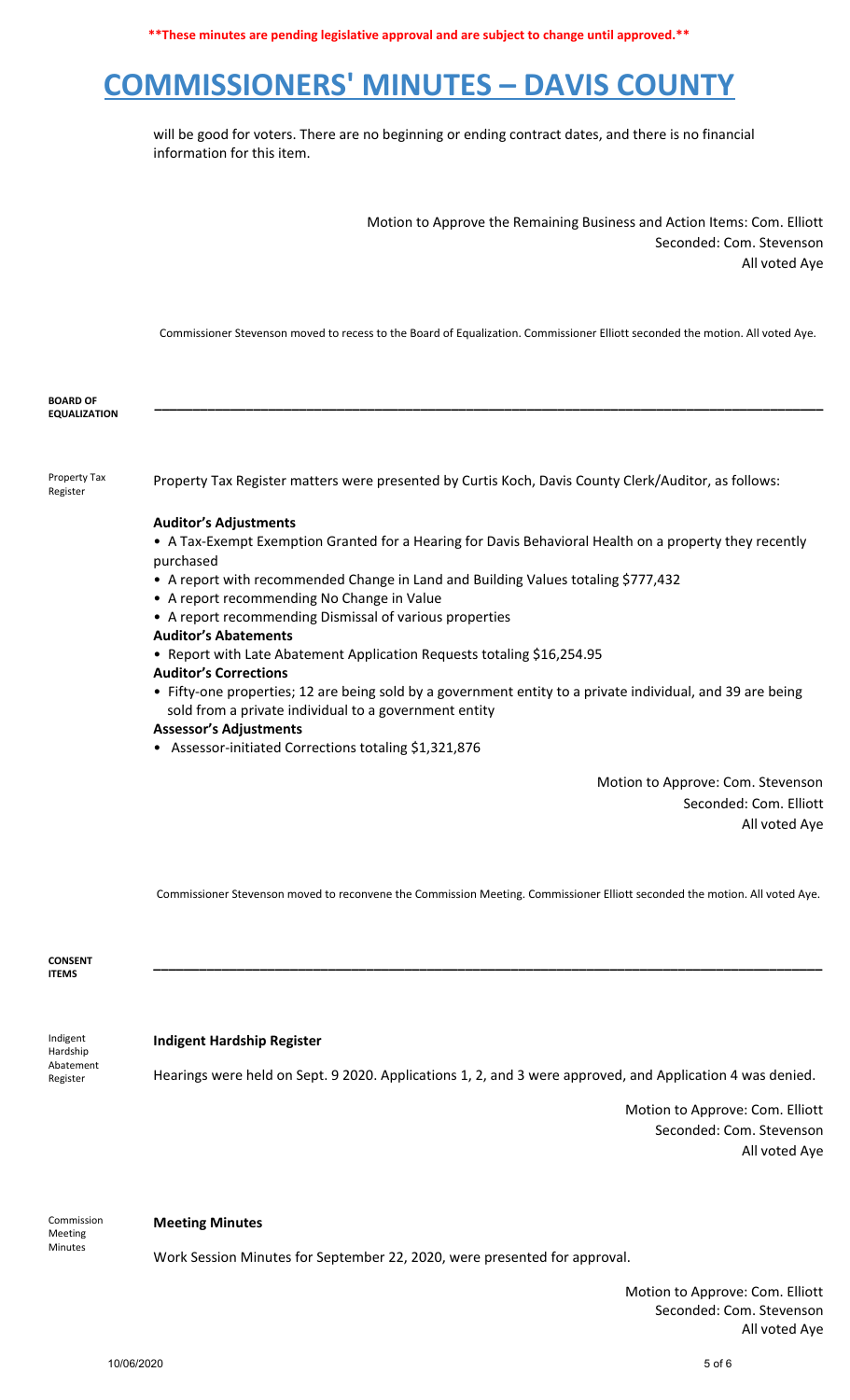# **COMMISSIONERS' MINUTES – DAVIS COUNTY**

#### **COMMISSION COMMENTS**

Commissioner Kamalu said Commissioners continue to be in many meetings for the County budget. A lot of preparation has gone into this from the departments, and the meetings will continue throughout the week. She thanked the finance team for their good work.

**\_\_\_\_\_\_\_\_\_\_\_\_\_\_\_\_\_\_\_\_\_\_\_\_\_\_\_\_\_\_\_\_\_\_\_\_\_\_\_\_\_\_\_\_\_\_\_\_\_\_\_\_\_\_\_\_\_\_\_\_\_\_\_\_\_\_\_\_\_\_\_\_\_\_\_\_\_\_\_\_\_\_\_\_\_\_\_\_**

As far as the pandemic, she said, the County is staying the course and continues following the guidelines for the "Yellow" status. She acknowledged that there are more cases, but that's the nature of this pandemic – it's going to roll along. It was known from the start, from the Health Director and Epidemiologist, that eventually everyone would be exposed. It was expected that with students going back to school, and various activities, there would be more gatherings this season. She expressed appreciation to the 75 percent of people in the County who have been following guidelines, because that has been playing out with the data to be very helpful to Davis County in keeping things manageable. From the very start, the goal has not been to stop the illness completely but to try to keep it under control. The Health Department Officer, with his team, said they can handle up to 100 new cases a day as far as their ability to keep up with investigations and contract tracing, which is a key to controlling this pandemic. Commissioners are very grateful for the Health Department's work, and that they are keeping up so well and are a model in the state.

Commissioner Kamalu went to a high school football game in Davis County on Friday, and said almost everyone in the stadium had masks on. That was impressive.

She thanked all of the County's staff for their great work and dedication to the citizens of the County.

**MEETING ADJOURNED** Commission meeting was adjourned at 4:28 p.m.

For transparency and ease of use, the following document copy is attached and noted as follows:

A1-A2, Resolution #2020-548, October 6, 2020 Resolution & Budget Opening Items

\_\_\_\_\_\_\_\_\_\_\_\_\_\_\_\_\_\_\_\_\_\_\_\_\_\_\_\_\_\_ \_\_\_\_\_\_\_\_\_\_\_\_\_\_\_\_\_\_\_\_\_\_\_\_\_\_\_\_\_\_

Minutes prepared by: Becky R. Wright Minutes approved on: Deputy Clerk/Auditor

Curtis Koch Lorene Miner Kamalu Clerk/Auditor Commission Chair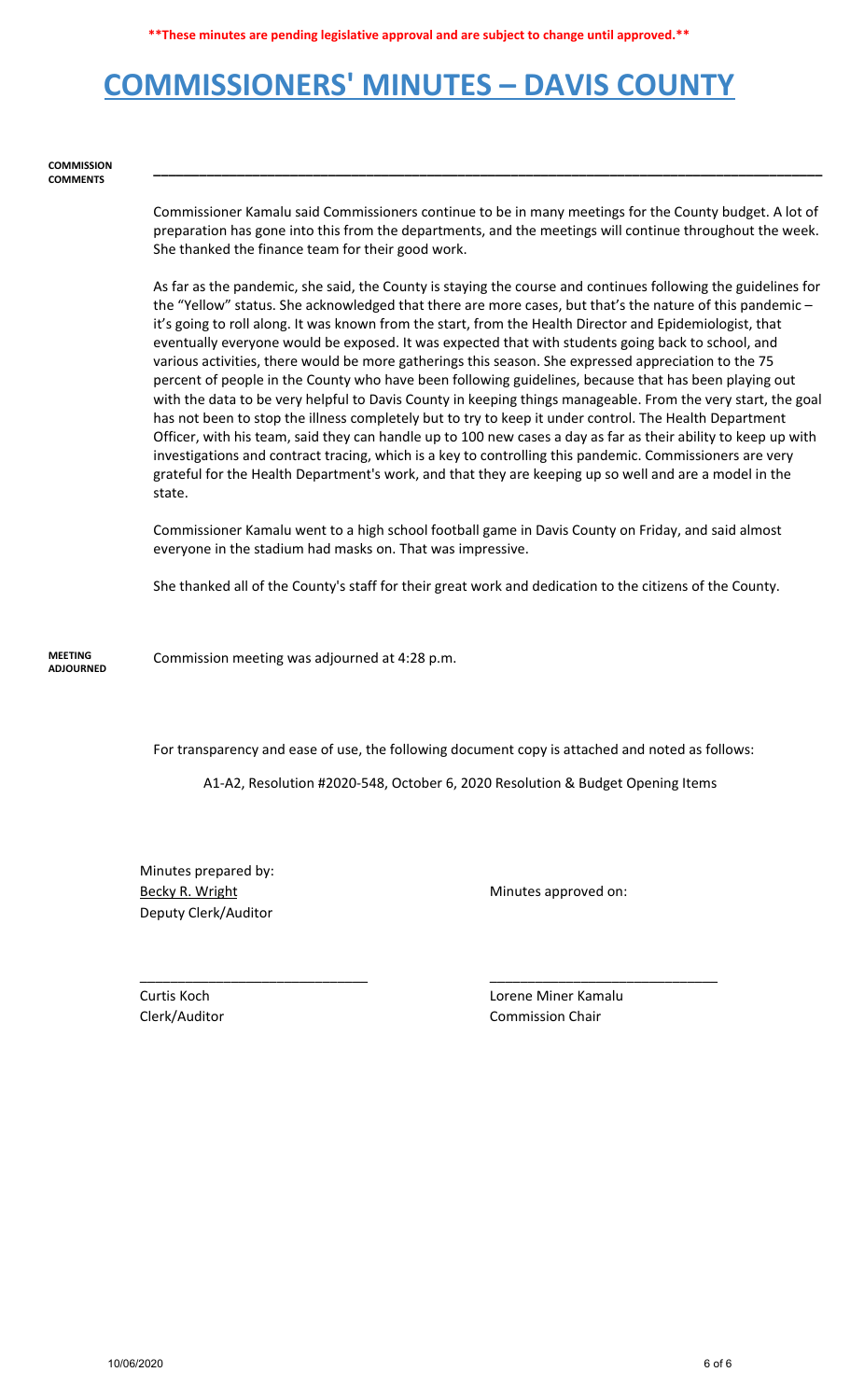|                                   |                          |                                             | Octob                                                                       |                   | er 6, 2020 Resolution & Budget Opening Items                                                                                         |
|-----------------------------------|--------------------------|---------------------------------------------|-----------------------------------------------------------------------------|-------------------|--------------------------------------------------------------------------------------------------------------------------------------|
| Fund/Dept.                        | Rev/Exp                  | Account #                                   | Account Name                                                                | Incr/(Decr)       | Reason                                                                                                                               |
| FUND <sub>10</sub>                |                          | <b>GENERAL FUND</b>                         |                                                                             |                   |                                                                                                                                      |
| <b>Justice Court</b><br>Sheriff   | ш<br>ш                   | 1020210-560260<br>1010122-630270            | ↮<br>$\theta$<br><b>Bldg &amp; Ground Maint</b><br><b>Bidg Improvements</b> | 65,000<br>29,600  | Cost of repairing County owned property damaged in Sept 7, 2020 Windstorm<br>Roll 2019 approved sound system upgrade to 2020 budget  |
|                                   |                          | Net Budget Increase/(Decrease)              | <b>Us</b>                                                                   | 94,600            | Expense Increase                                                                                                                     |
| FUND <sub>18</sub>                |                          | TOURISM                                     |                                                                             |                   |                                                                                                                                      |
| Tourism                           |                          | 1810170-472300                              | State Reimbursemen                                                          | 136,000           | Meet in Utah CARES Grant - Utah Office of Tourism                                                                                    |
| Tourism                           | $\alpha$   $\mu$   $\mu$ | 1810170-530204                              | $\theta$<br>Promotions                                                      | 136,000           | Meet in Utah CARES Grant - Utah Office of Tourism                                                                                    |
| Conference Cente<br>Events Center | ш                        | 1810172-560260<br>1810174-530288            | $\theta$<br>Conf Center Operatic<br>Bldg & Ground Maint                     | 60,000<br>694,871 | Cost of repairing County owned property damaged in Sept 7, 2020 Windstorm<br>Recognize additional contribution to DCC operating loss |
|                                   |                          | Net Budget Increase/(Decrease)              | <b>SA</b>                                                                   | 1,026,871         | Expense Increase                                                                                                                     |
| FUND <sub>23</sub>                |                          | <b>LIBRARY</b>                              |                                                                             |                   |                                                                                                                                      |
| Library                           | Ш                        | 2310580-560260                              | $\varphi$<br>Bldg & Ground Maint                                            | 1,500             | Cost of repairing County owned property damaged in Sept 7, 2020 Windstorm                                                            |
|                                   |                          | Net Budget Increase/(Decrease)              | 4                                                                           | 1,500             | Expense Increase                                                                                                                     |
| <b>FUND 24</b>                    |                          | PUBLIC WORKS                                |                                                                             |                   |                                                                                                                                      |
| Public Works                      | Ш                        | 2440410-560260                              | $\omega$<br><b>Bldg &amp; Ground Maint</b>                                  | 25,000            | Cost of repairing County owned property damaged in Sept 7, 2020 Windstorm                                                            |
|                                   |                          | Net Budget Increase/(Decrease)              | Ψł                                                                          | 25,000            | Expense Increase                                                                                                                     |
| FUND <sub>51</sub>                |                          | GOLF                                        |                                                                             |                   |                                                                                                                                      |
| Davis Park                        | ш ш                      | 5170661-560260                              | ↮<br><b>Bldg &amp; Ground Maint</b>                                         | 50,000            | Cost of repairing County owned property damaged in Sept 7, 2020 Windstorm                                                            |
| Valley View                       |                          | 5170662-560260                              | $\Theta$<br>Bldg & Ground Maint                                             | 40,000            | Cost of repairing County owned property damaged in Sept 7, 2020 Windstorm                                                            |
|                                   |                          | Net Budget Increase/(Decrease)              | $\theta$                                                                    | 90,000            | Expense Increase                                                                                                                     |
| FUND <sub>63</sub>                |                          | <b>FACILITIES</b>                           |                                                                             |                   |                                                                                                                                      |
| Facilities                        | ш                        | 6310861-560260                              | Ø<br>Bldg & Ground Maint                                                    | 5,000             | Cost of repairing County owned property damaged in Sept 7, 2020 Windstorm                                                            |
|                                   |                          | Net Budget Increase/(Decrease)              | ΨĤ                                                                          | 5,000             | Expense Increase                                                                                                                     |
|                                   |                          | NET (USE OF) / CONTRIBUTION TO FUND BALANCE |                                                                             |                   |                                                                                                                                      |
|                                   |                          | Total Revenue Increase/(Decrease)           | $\varphi$                                                                   |                   |                                                                                                                                      |
|                                   |                          |                                             |                                                                             |                   | 548<br>2020-                                                                                                                         |
|                                   |                          |                                             |                                                                             |                   |                                                                                                                                      |